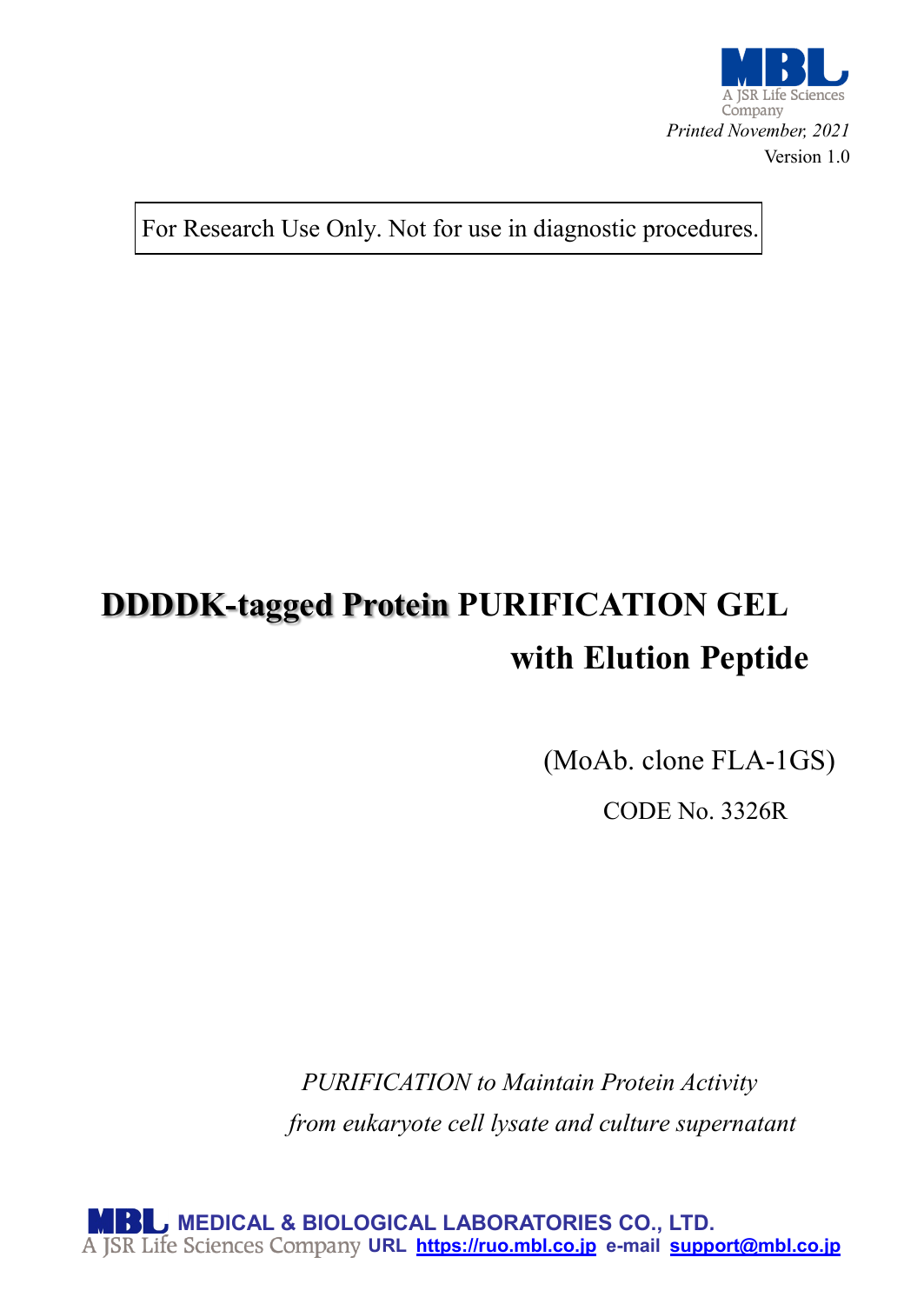# **Product Description**

The ability to isolate and study a purified protein lies at the heart of modern biochemistry. Researchers in many fields require highly purified, active proteins for studies involving signaling pathways, enzymology, receptor binding, DNA binding, post-transcriptional modifications, and much more. Thus, choosing a method of purification is an important aspect in maintaining protein structure and function.

Recombinant tagged protein purification methods and kits are now widely recognized. The DDDDK epitope tag (DYKDDDDK) has been widely used as a multi-purpose tag, and anti-DDDDK-tag antibodies are optimally suited for identifying, detecting, purifying, and monitoring the expression levels of recombinant DDDDK-tagged proteins.

MBL's DDDDK-tagged Protein PURIFICATION GEL with Elution Peptide is designed for the isolation of DDDDK-tagged protein from cell culture supernatants and cell lysate under neutral pH condition. Severe conditions such as acidic or alkaline elution denature protein structure. However, a neutral pH elution can preserve protein activity and native conformation. Therefore, MBL has developed the Anti-DDDDK-tag Gel to purify DDDDK-tagged proteins quickly and efficiently at neutral pH to maintain the activity and conformation of purified proteins. The elution of DDDDK-tagged proteins from the Gel is achieved by the addition of the DDDDK-tag peptide (DYKDDDDK). As the DDDDK-tag peptide competes with DDDDK-tagged proteins on the Gel, the purified proteins do not lose the protein activity.

# **Components**

| Anti-DDDDK-tag Gel | $1 mL \times 1$ vial |
|--------------------|----------------------|
|                    |                      |
|                    |                      |

50% slurry: 1 mL Gel in 2 mL total volume in PBS with 0.1% ProClin 150 as preservative.

## **Elution Peptide 1** mg × 5 vials

Lyophilized form: DDDDK-tag peptide; reconstitute the Elution Peptide with 1 mL of distilled water. 1 mg in 1 mL PBS after reconstitution.

# **Product Capacity**

The purification capacity of the Anti-DDDDK-tag Gel varies depending upon the DDDDK-tagged protein. For example, 1 mL of Anti-DDDDK-tag Gel bound 2 mg of a DDDDK-tagged protein (32 kDa) and eluted 1.8 mg of purified protein in our hands.

## **Storage**

Store for up to 1 year from date of receipt at 4ºC. Do not freeze.

# **Material Preparation**

Prepare the following reagents before affinity purification.

**Ouantity**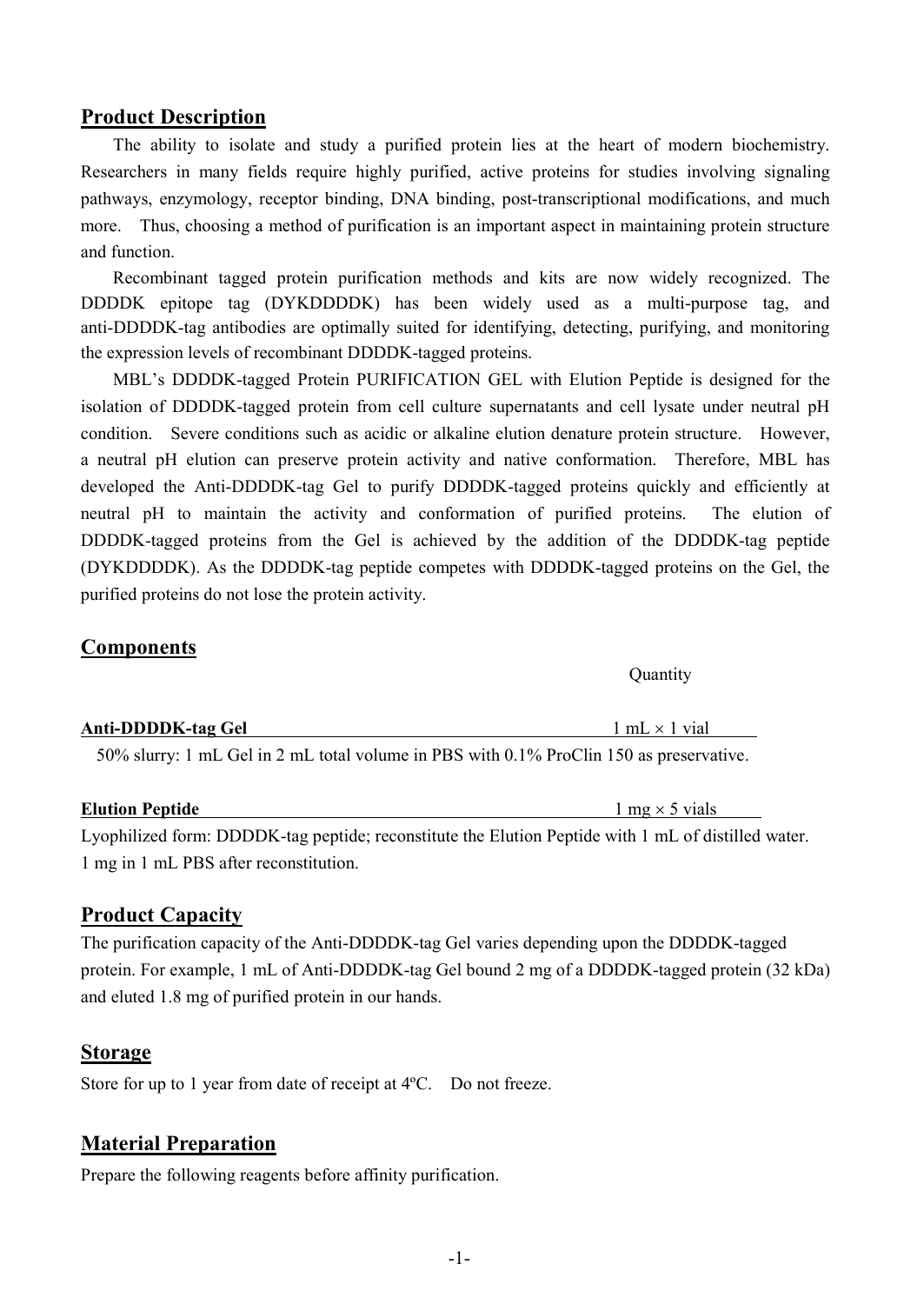| Lysis buffer   |                  | : Suitable Lysis buffer varies with a kind of the DDDDK-tagged protein           |  |
|----------------|------------------|----------------------------------------------------------------------------------|--|
|                |                  | (see Additional Information).                                                    |  |
|                | $10-50$ mM       | Tris-HCl $(\text{pH } 7.5)$                                                      |  |
|                | 100-300 mM       | <b>NaCl</b>                                                                      |  |
|                | $1-5$ mM         | <b>EDTA</b>                                                                      |  |
|                | $1\%$            | NP-40 or Triton X-100                                                            |  |
|                |                  | if necessary add Protease Inhibitor Cocktail                                     |  |
|                |                  | (e.g. SIGMA: code P8340, PIERCE: code 78415)                                     |  |
| Washing buffer |                  | : Suitable Washing buffer varies with a kind of the DDDDK-tagged protein         |  |
|                |                  | (see Additional Information).                                                    |  |
|                | $10-50$ mM       | Tris-HCl (pH 7.5) or HEPES-KOH (pH 7.5)                                          |  |
|                | 300-500 mM       | <b>NaCl</b>                                                                      |  |
|                | $0.1\%$          | NP-40 or Triton X-100                                                            |  |
|                |                  | To prevent non-specific protein binding to the gel, salt concentration should be |  |
|                | 300-500 mM NaCl. |                                                                                  |  |
| Elution buffer |                  | : 0.1 mg/mL DDDDK-tag peptide in Washing buffer.                                 |  |
|                |                  | Fully reconstitute the Elution Peptide with 1 mL of distilled water, and mix it  |  |
|                |                  | with 9 mL of Washing buffer or PBS in another tube. Store the reconstituted      |  |
|                |                  | Elution Peptide in aliquots at $-20^{\circ}$ C.                                  |  |
|                |                  | Regeneration buffer : 0.17 M Glycine-HCl, pH 2.3                                 |  |
|                |                  | Column storage buffer : 0.1% ProClin 150/PBS                                     |  |

# **Procedure Summary**

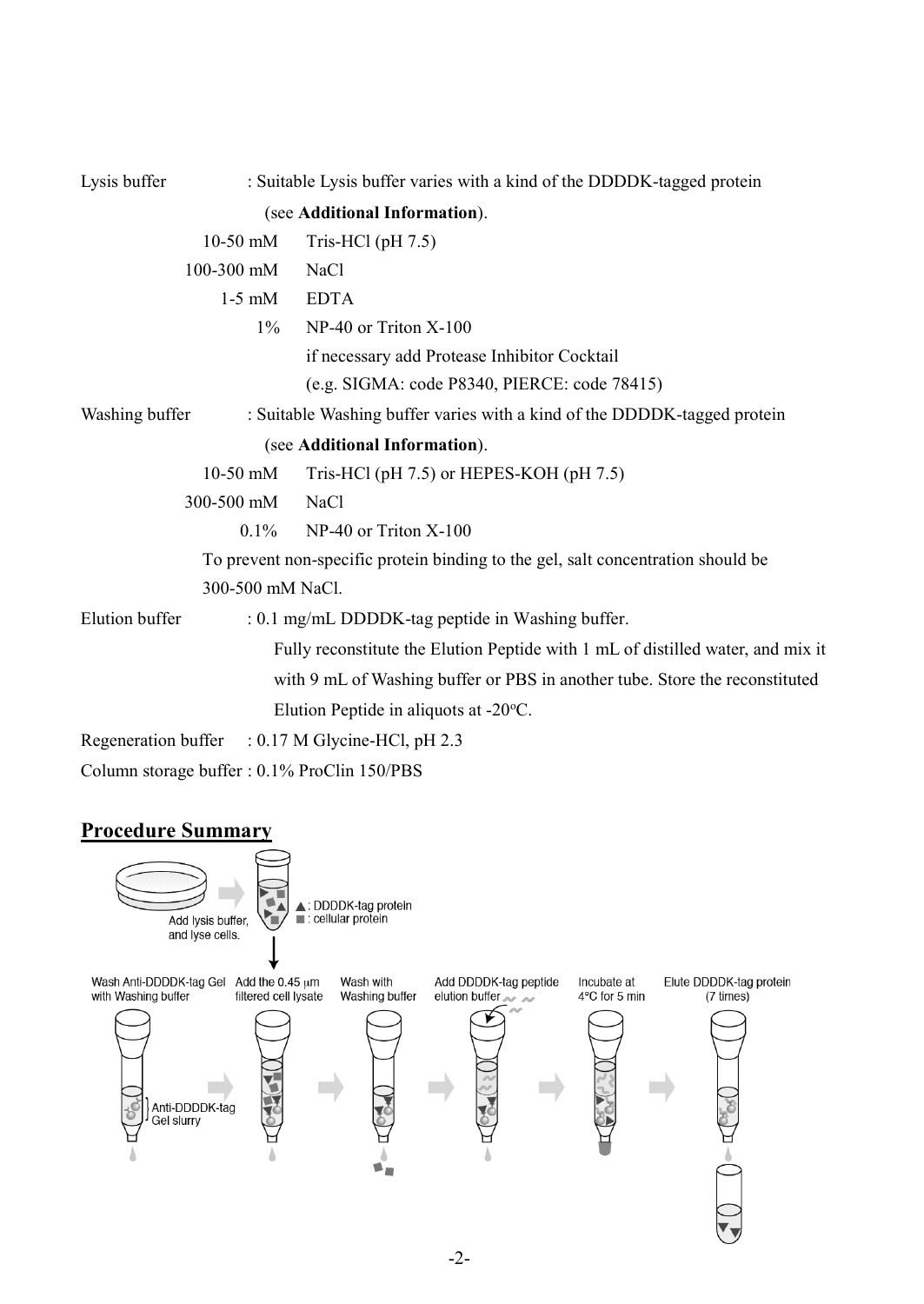# **Protocols**

- Notes: 1. The Gel is optimized under the native conditions only, and it is not recommended under denaturing conditions and also for purification of aggregated, unstable, and insoluble protein (e.g. inclusion bodies). Proteins solubilized with such as 6 M Guanidine-HCl or 8 M Urea cannot be purified using this Gel (see **Additional Information**).
	- 2. Cellular debris and particulate matter must be removed prior to purification. The protein extract should be centrifuged (10,000-20,000  $\times$  g for 15 minutes) and filtered with a 0.45  $\mu$ m filter to remove any remaining cells and particulates.
	- 3. Highly viscous samples containing chromosomal DNA or RNA should be sonicated or treated with nuclease to reduce viscosity.

## A. Column preparation

- 1. Place the empty chromatography column (e.g., PIERCE, code 29920) on rack or stand.
- 2. Rinse the column with Washing buffer.
- 3. Resuspend Anti-DDDDK-tag Gel by tapping and inverting the vial several times immediately before dispensing. Don't vortex.
- 4. Transfer the desired volume to the column. Allow the column to drain. Do not allow the column to dry out.
- 5. Wash the column with 10 bed volumes of Washing buffer.

## B. Column binding

- 1. Apply the lysate on the top of the column under gravity flow.
	- Note: The binding efficiency to Anti-DDDDK-tag Gel depends on the conditions such as a kind of the DDDDK-tagged protein, sample flow rate, and temperature. If the coupling efficiency has been low, put a sample through the column several times, or incubate the lysate with the Gel in batch.
- 2. Collect the flow-through into clean collection tubes.
- 3. Wash the column with Washing buffer until the OD280 is <0.01.

## C. Elution of the DDDDK-tagged protein

- 1. Prepare 8 bed volumes of Elution buffer.
- 2. Remove the bottom cap, and pour off the excess liquid.
- 3. To exchange the buffer in the column, add 1 bed volume of Elution buffer, and drain the 1 bed volume of the buffer.
- 4. Cap the bottom, and add 1 bed volume of Elution buffer so that the Gel does not dry.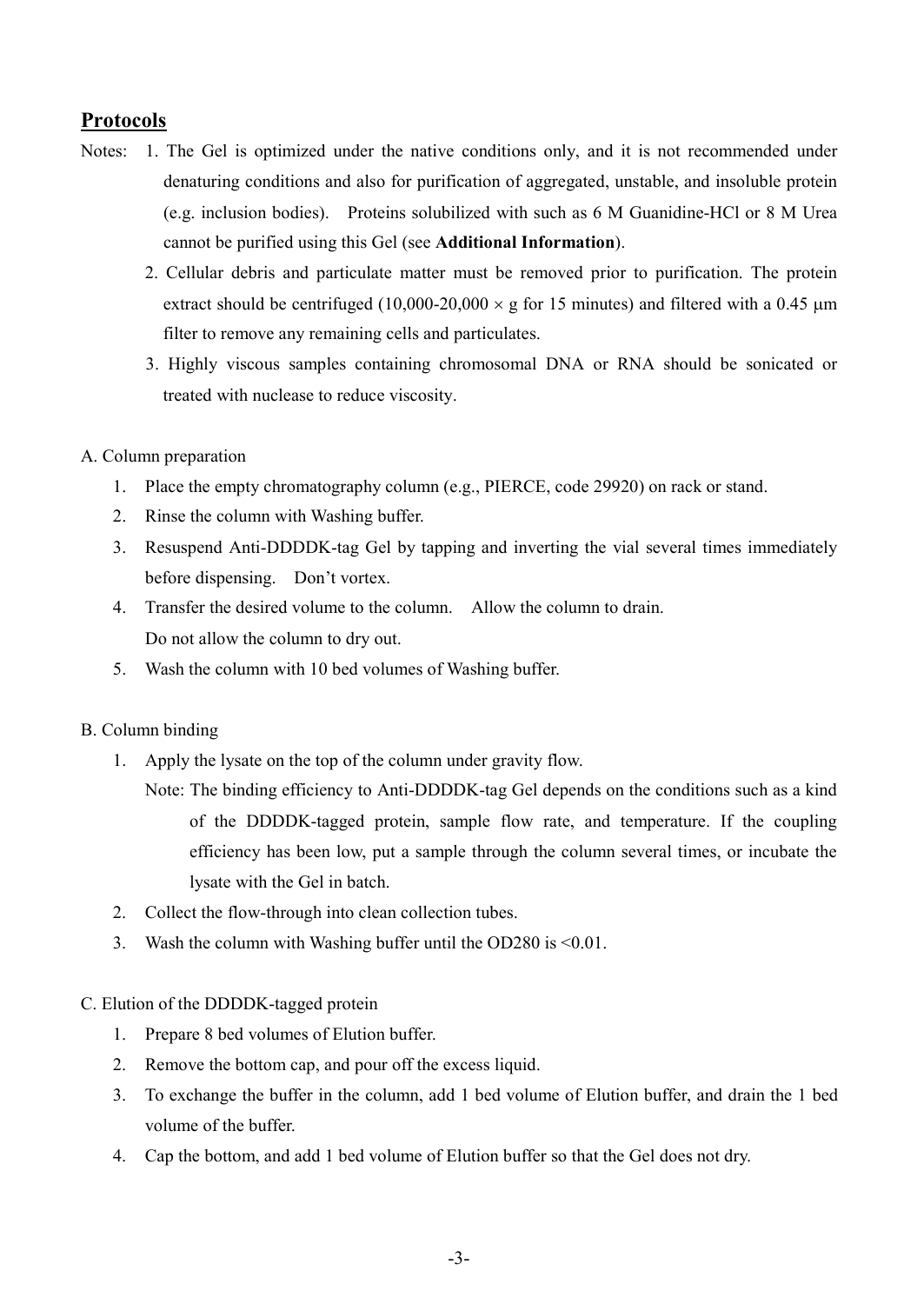- 5. Allow the column to stand at  $4^{\circ}$ C for 5 minutes. (As the DDDDK-tag peptide competes with DDDDK-tagged protein on the Gel by this incubation, DDDDK-tagged protein is eluted from the Gel.)
- 6. Remove the bottom cap, and collect the eluate into clean collection tubes (Fraction 1).
- 7. Add 1 bed volume of Elution buffer, collect the eluate into clean collection tubes (Fraction 2).
- 8. Repeat the elution and collection step (Step 6 and 7) another 5 times. (Fraction 1-7 contains DDDDK-tagged Protein.)
- D. Regeneration and storage
	- 1. Wash the column with 10 bed volumes of Regeneration buffer.
	- 2. Immediately wash the column with 10 bed volumes of Column storage buffer.
	- 3. Store at 2-8ºC in 2 bed volumes of Column storage buffer.
		- Note: Poured columns containing Anti-DDDDK-tag Gel may be used at least 10 times, depending on the usage conditions.

Other related products are also available. Please visit our website at<https://ruo.mbl.co.jp/>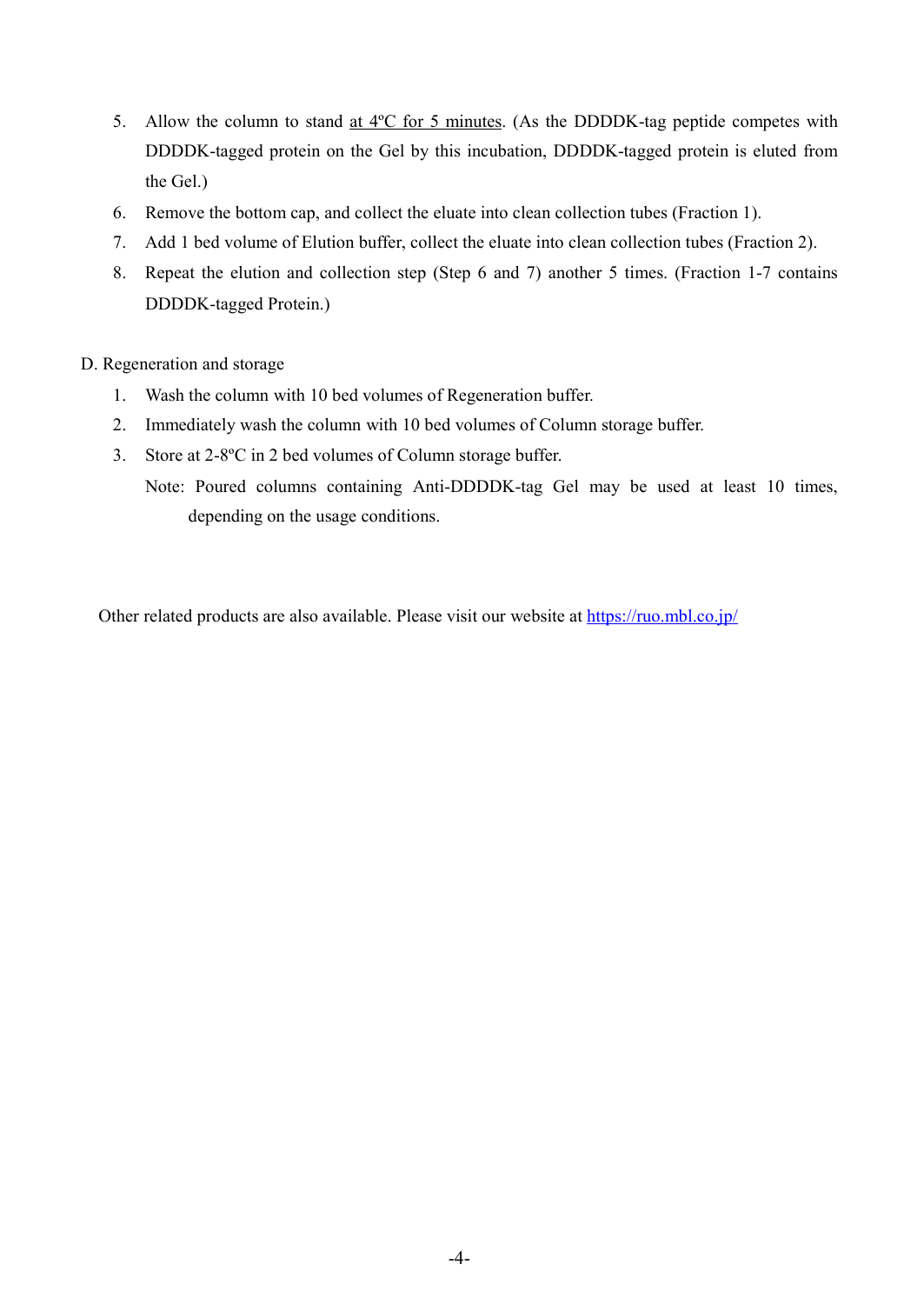# **Example of Purification Results 1 Purification of N-terminus DDDDK-tagged** β**-galactosidase**



# SDS-PAGE (Coomassie Brilliant Blue Staining)

Human embryonic kidney cells (293T) were transfected with pcDNA-DDDDK-tagged β-galactosidase and cultured for 60 hours. Cells were then lysed in the Lysis buffer (10 mL/100-mm dish x5) and purified according to the preceding protocol. Column bed volume was 0.25 mL. Elution was carried out with 2mL of 0.1 mg/mL DDDDK-tag peptide. Each fraction was 0.25 mL.



# **Example of Purification Results 2 Purification of C-terminus DDDDK-tagged GFP from** *E.coli* **lysate**

## SDS-PAGE (Coomassie Brilliant Blue Staining)

DDDDK-tagged GFP plasmid was transformed into *E.coli* BL21(DE3)RIL and cultured in 5 mL LB media at 27°C for 12 hours. Cells were then lysed in the 5 mL Lysis buffer and purified according to the preceding protocol. Column bed volume was 1 mL. Elution was carried out with 8 mL of 0.1 mg/mL DDDDK-tag peptide. Each fraction was 1 mL.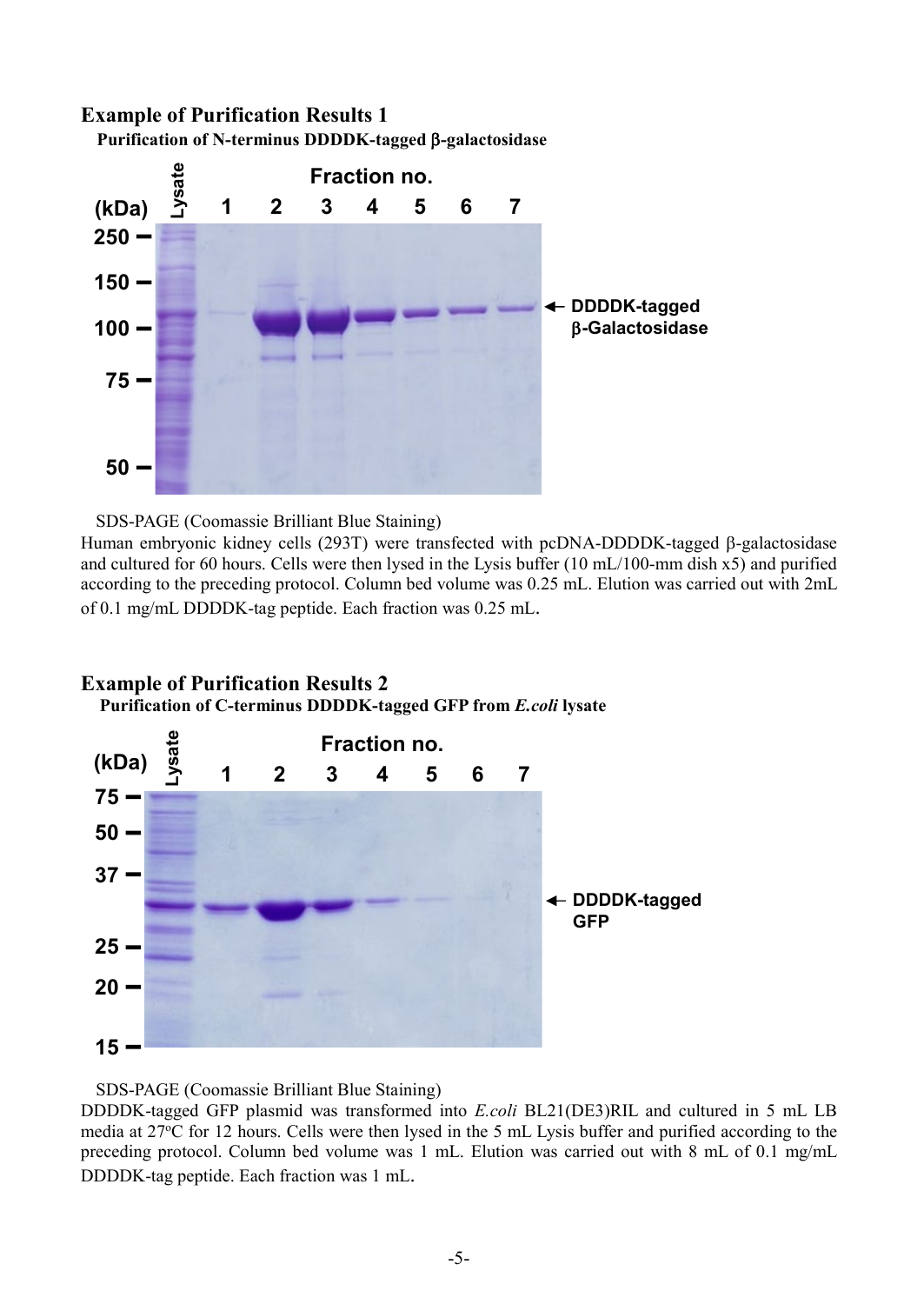# **Additional Information**

Several reagents were examined whether or not they were suitable for use with the DDDDK-tagged Protein PURIFICATION GEL. For example, RIPA buffer could be used for preparation of cell lysate. The results are listed below.

| Chaotropic agents      |                            |                |                |  |
|------------------------|----------------------------|----------------|----------------|--|
|                        | Urea                       | 1 <sub>M</sub> | <b>Yes</b>     |  |
|                        | <b>Guanidine-HCl</b>       | 1 <sub>M</sub> | N <sub>0</sub> |  |
| <b>Reducing agents</b> |                            |                |                |  |
|                        | <b>DTT</b>                 | 10 mM          | <b>Yes</b>     |  |
|                        | 2-Mercaptoethanol          | 10 mM          | <b>Yes</b>     |  |
| <b>Surfactants</b>     |                            |                |                |  |
| Nonionic               | Tween-20                   | 5%             | <b>Yes</b>     |  |
|                        | TritonX-100                | 5%             | <b>Yes</b>     |  |
|                        | <b>NP40</b>                | $1\%$          | <b>Yes</b>     |  |
|                        | Digitonin                  | $1\%$          | <b>Yes</b>     |  |
|                        | n-Octyl-β-D-gulcoside      | $1\%$          | Yes            |  |
| Zwitte rionic          | <b>CHAPS</b>               | $1\%$          | <b>Yes</b>     |  |
|                        | <b>CHAPSO</b>              | $1\%$          | <b>Yes</b>     |  |
| <b>Anionic</b>         | <b>SDS</b>                 | 0.1%           | <b>Yes</b>     |  |
|                        | <b>Sodium Deoxycholate</b> | 0.5%           | <b>Yes</b>     |  |
| Others                 |                            |                |                |  |
|                        | <b>NaCl</b>                | 1 <sub>M</sub> | <b>Yes</b>     |  |
|                        | <b>Glyce rol</b>           | 10%            | <b>Yes</b>     |  |
|                        | <b>EDTA</b>                | 10 mM          | <b>Yes</b>     |  |
|                        |                            |                |                |  |

The "Yes" indicates the reagents can be used in the Lysis buffer for this Gel up to the indicated concentration. The "No" indicates the reagents cannot be used in the Lysis buffer for this Gel at the indicated concentration.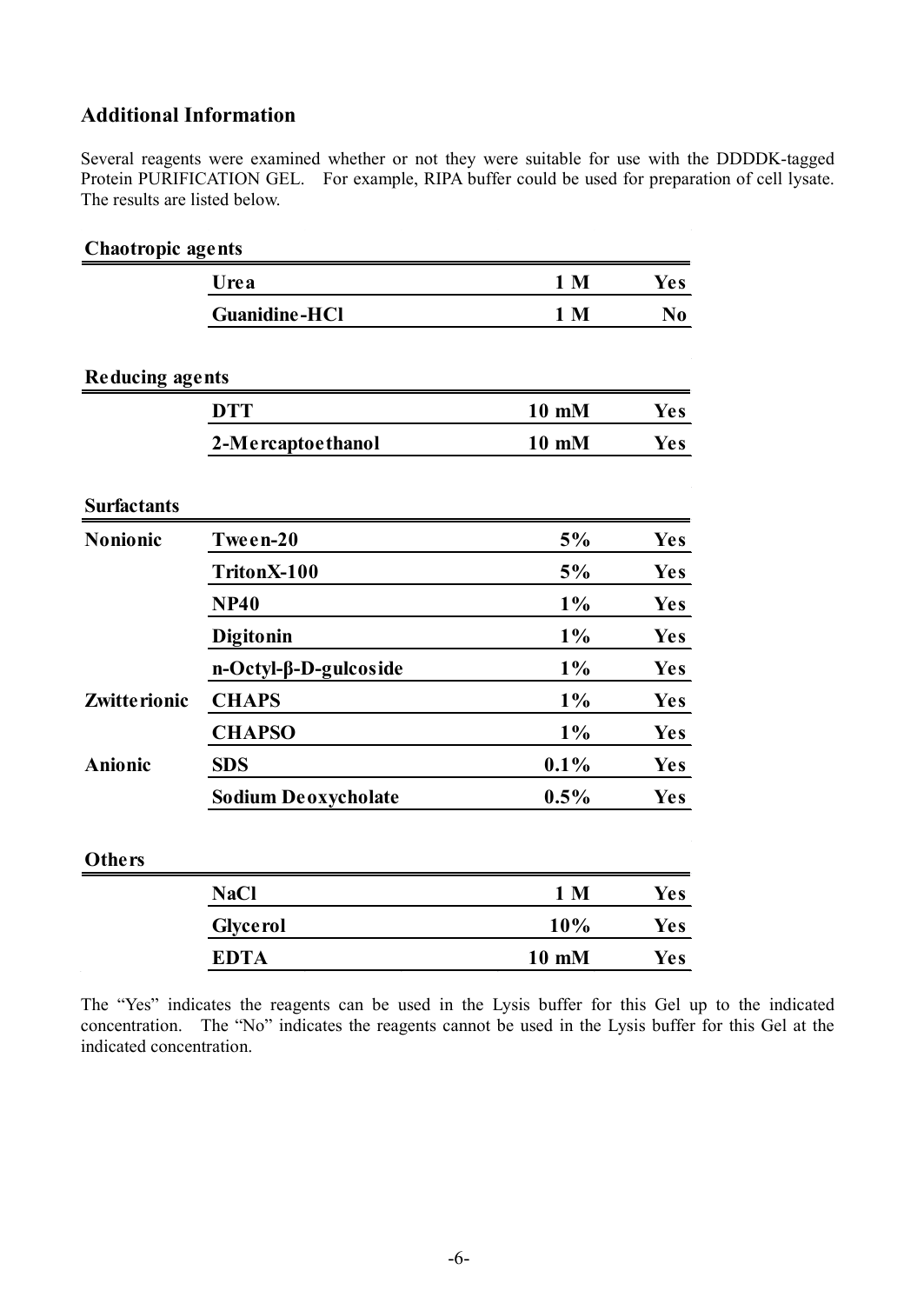# はじめに

さまざまな研究分野で、活性のあるタンパク質、構造を保ったタンパク質を精製することは大変重要で す。活性や構造を保ったままでタンパク質を精製するためには、酸、アルカリなどの過酷な条件下ではな く、中性条件下で精製できることが理想です。

DDDDK-tag は 8 アミノ酸配列 (DYKDDDDK) からなるエピトープタグで、大腸菌および哺乳動物細胞 の発現ベクターによく使用されています。このゲルは、培養上清中や哺乳動物細胞内に強制発現させた DDDDK-tag 融合タンパク質 (以下 DDDDK-tag タンパク質) を中性条件下で、簡便かつ高純度に精製でき ます。

このゲルには DDDDK-tag を特異的に認識する抗 DDDDK-tag 抗体が結合しています。DDDDK-tag タン パク質を含む溶液をゲルカラムにアプライします。インキュベーション後の洗浄で DDDDK-tag タンパク 質以外を洗い流します。その後、ゲルに過剰量の DDDDK-tag ペプチド(配列: DYKDDDDK)を含む溶液を 加えることで、DDDDK-tag タンパク質と DDDDK-tag ペプチドの競合を生じさせ、ゲルから DDDDK-tag タンパク質を解離させて回収します。

#### 構成

**Ouantity** 

**Anti-DDDDK-tag Gel** 1 mL × 1 本 50 % スラリー : 保存剤として 0.1% の ProClin 150 を含有する。 PBS に 1 mL のビーズが入り 2 mL となっています。

| <b>Elution Peptide</b> | __<br>$mg \times$<br>⚠ |
|------------------------|------------------------|
|                        |                        |

凍結乾燥品 : DDDDK-tag peptide

1 本に 1 mL の超純水を加えて溶解してください。 溶解後に DDDDK-tag ペプチド 1 mg/mL の PBS 溶液となります。

# 保存

製品有効期限は、出荷後1年間です。2-8℃で保存してください。凍結は避けてください。

# 精製のキャパシティー

精製のキャパシティーは DDDDK-tag 融合タンパク質の種類によって異なります。

32 kDa の DDDDK-tag タンパク質 2 mg を精製した例では 1 mL の Anti-DDDDK-tag Gel を用いて、1.8 mg の DDDDK-tag タンパク質を回収することができました。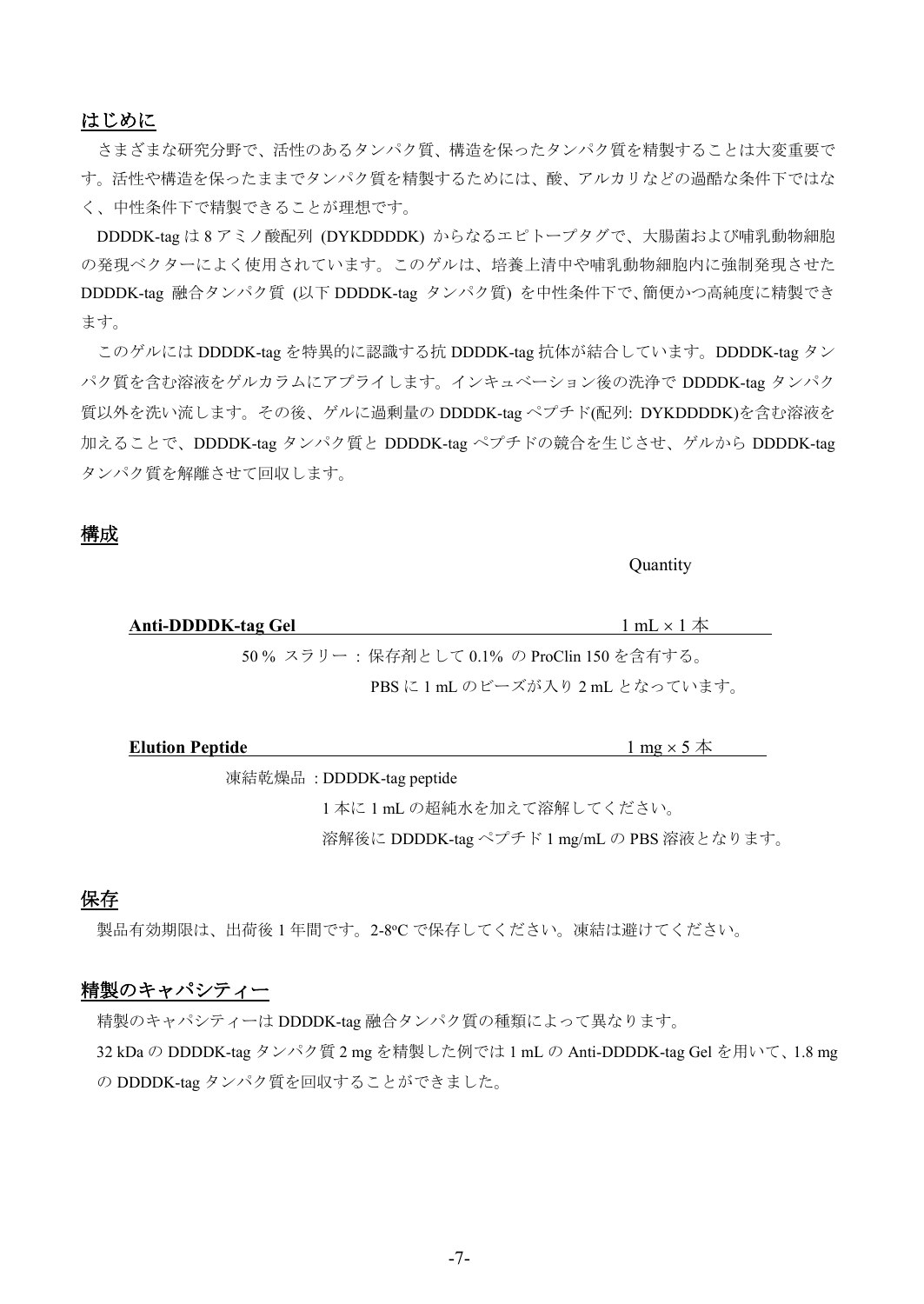# 試薬の準備

#### 1. 細胞溶解バッファー

目的タンパクによって最適な細胞溶解バッファーの種類は異なります。

試薬の使用可否表をご覧ください。

#### 自家製の例

- 10-50 mM Tris-HCl (pH 7.5)
- 100-300 mM NaCl
	- 1-5 mM EDTA
		- 1 % NP-40 又は Triton X-100
			- 必要に応じて Protease Inhibitor Cocktail を加えてください。
			- (例:SIGMA code P8340, PIERCE code 78415)
- 2. 洗浄バッファー

目的タンパク質によって最適な洗浄バッファーの種類は異なります。

試薬の使用可否表をご覧ください。

自家製の例

10-50 mM Tris-HCl (pH 7.5) 300-500 mM NaCl

0.1% NP-40 又は Triton X-100

\*ゲルへの目的タンパク以外の非特異的吸着を防ぐため、塩濃度を 300-500 mM NaCl とすること をお勧めします。

3. 溶出バッファー : 0.1 mg/mL DDDDK-tag ペプチド

Elution Peptide に 1 mL の超純水を加えて溶解した後、洗浄バッファー、また は PBS で 10 倍希釈してください。

\*ペプチド溶液を保存する場合は適切な量に分注して、-20℃に保存してくだ さい。凍結融解の繰り返しは避けてください。

- 4. 再生バッファー : 0.17 M Glycine-HCl, pH 2.3
- 5. 保存バッファー : 0.1% ProClin 150/PBS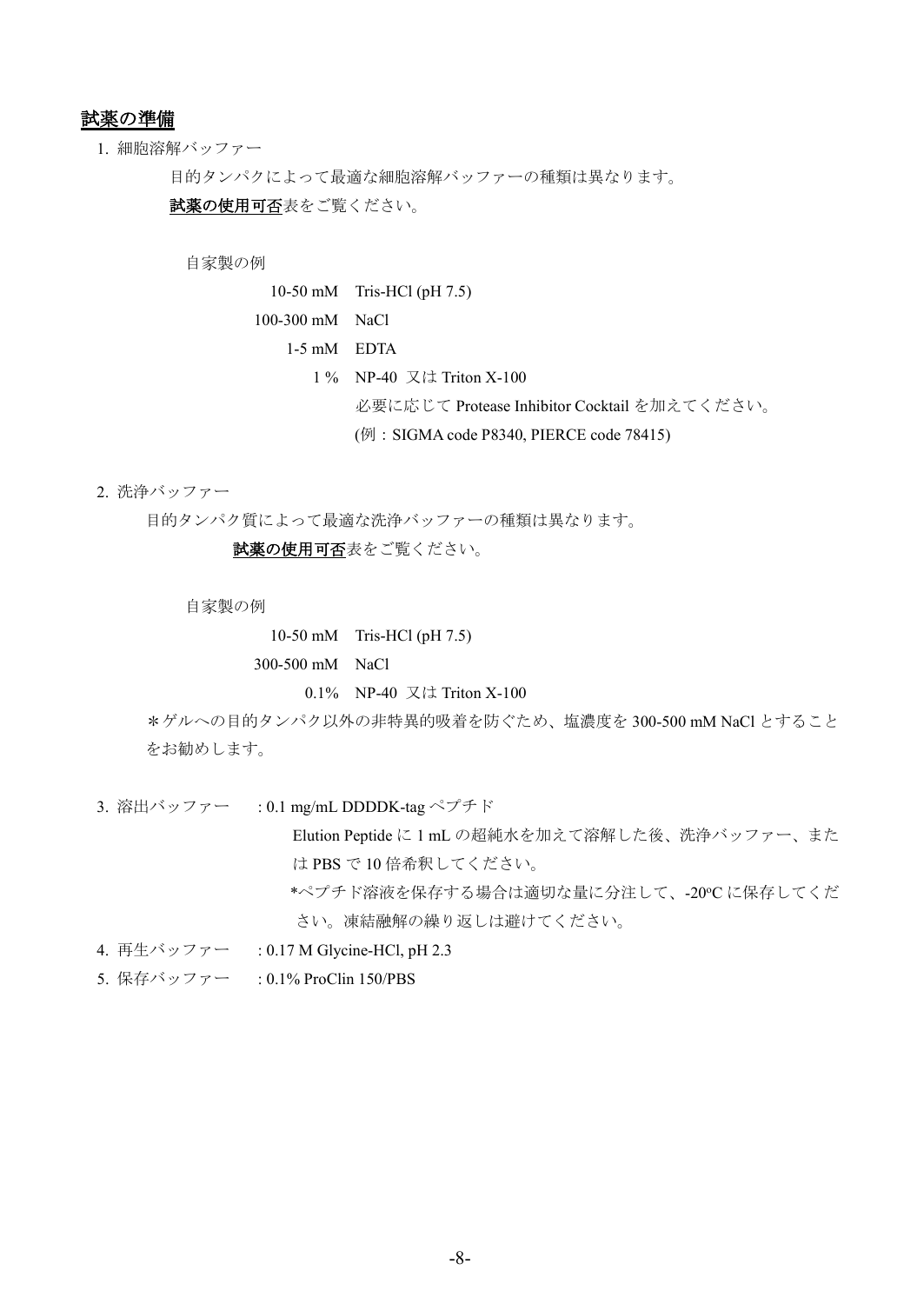# 精製の概略図



## プロトコール

このゲルはアグリゲートしやすいタンパク質や、大腸菌に発現させた不溶性のタンパク質の精製には 適しておりません。また、6 M Guanidine-HCl や 8 M Urea で可溶化したサンプルは、このゲルでは精 製できません (試薬の使用可否をご参照ください)。サンプル中に微粒子が含まれている場合には精製 前に取り除く必要があります。遠心処理 (10,000-20,000 × g、15 分間) した後、上清を 0.45 µm のフィ ルターに通して微粒子を除去してください。ゲノム DNA や RNA 等を含むサンプルで、粘性が高い場 合には超音波処理または適当な試薬 (ヌクレアーゼなど) で処理をして粘性を下げてください。

A. カラム準備

- 1. 空のカラム (PIERCE code, 29920 等) を垂直に立てます。
- 2. カラムを適当量の洗浄バッファーで洗浄します。
- 3. Anti-DDDDK-tag Gel の容器を指ではじき転倒混和することで均一なスラリーにしてください。ボ ルテックスは使わないでください。
- 4. 必要量の Anti-DDDDK-tag Gel をカラムに入れ保存液を排出します。
- 5. カラムボリュームの 10 倍量の洗浄バッファーを流します。 \*ゲルベッドを乾燥させないでください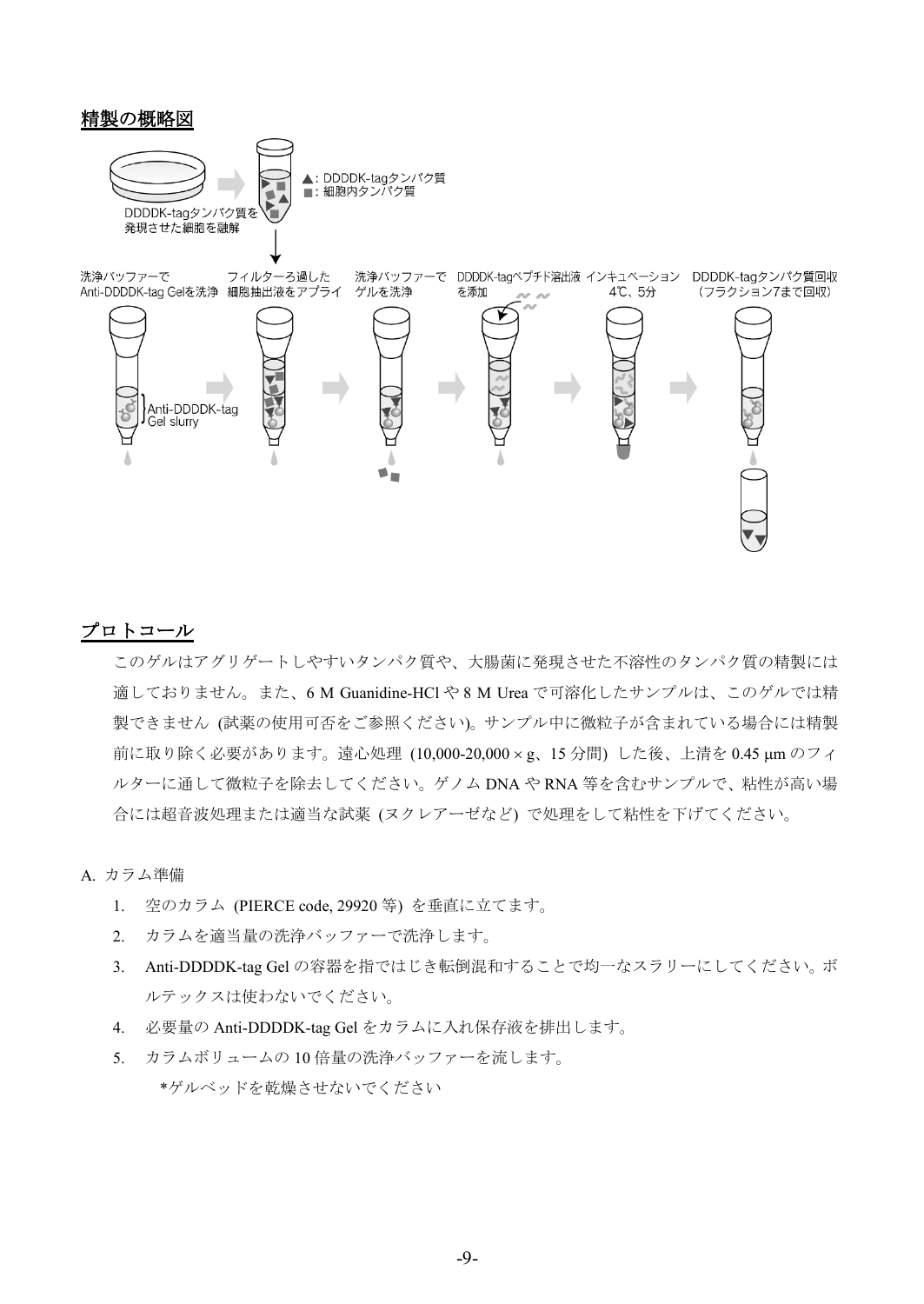B. DDDDK-tag タンパク質のゲルへの吸着

- 1. 自然落下流速によりサンプルをカラムにローディングします。
	- (注意:DDDDK-tag タンパク質の種類、流速、温度などの条件によって Anti-DDDDK-tag Gel へ の結合効率が変わることがあります。結合効率が低い場合には①カラムにサンプルを複 数回通す、②サンプルと Anti-DDDDK-tag Gel を 15 mL チューブなどに入れて、ローテー ターにセットし、穏やかに転倒混和することにより改善することがあります。)
- 2. 素通り画分をチューブに回収します。
- 3. カラムを洗浄バッファーで洗浄し、OD280 が 0.01 以下になるまで洗浄してください。

C. DDDDK-tag タンパク質の溶出

- 1. ベッドボリュームの 8 倍量の溶出バッファーを用意します。
- 2. 下のキャップをはずし、洗浄バッファーを排出します。
- 3. Anti-DDDDK-tag Gel 内のバッファーを溶出バッファーに置換するため、1 ベッドボリュームの溶 出バッファーを加え、1 ベッドボリュームのバッファーを排出します。
- 4. 下のキャップを閉めます。ゲルが乾燥しないように 1 ベッドボリュームの溶出バッファーを加え ます。
- 5. カラムを <u>4℃ で 5 分</u>インキュベートします。(このインキュベーションにより、<mark>DDDDK-</mark>tag タンパ ク質と DDDDK-tag ペプチドの競合が生じ、 ゲルから DDDDK-tag タンパク質が解離します。)
- 6. 下のキャップをはずして 1 ベッドボリューム溶出し、溶出液を適当なチューブに回収します (Fraction 1)。
- 7. 下のキャップを閉めて、1 ベッドボリュームの溶出バッファーを加えます。
- 8. 下のキャップをはずして 1 ベッドボリューム溶出し、溶出液を適当なチューブに回収します (Fraction 2)。
- 9. 7.8.の操作を繰り返し、Fraction 7 まで回収します。(Fraction 1-7 には DDDDK-tag タンパク質が含ま れます。)
- D. 再生及び保存
	- 1. カラムをベッドボリュームの 10 倍量の再生バッファーで洗浄します。
	- 2. 直ちにベッドボリュームの 10 倍量以上の保存バッファーで洗浄し、排出液の pH が中性に戻ってい ることを確認します。
	- 3. 保存バッファーを加えて密閉し 2-8℃ で保存します。 \*使用条件により異なりますが 10 回程度は再使用できます。

キットや抗体などの関連製品が多数ございます。詳しくは <https://ruo.mbl.co.jp/> をご覧ください。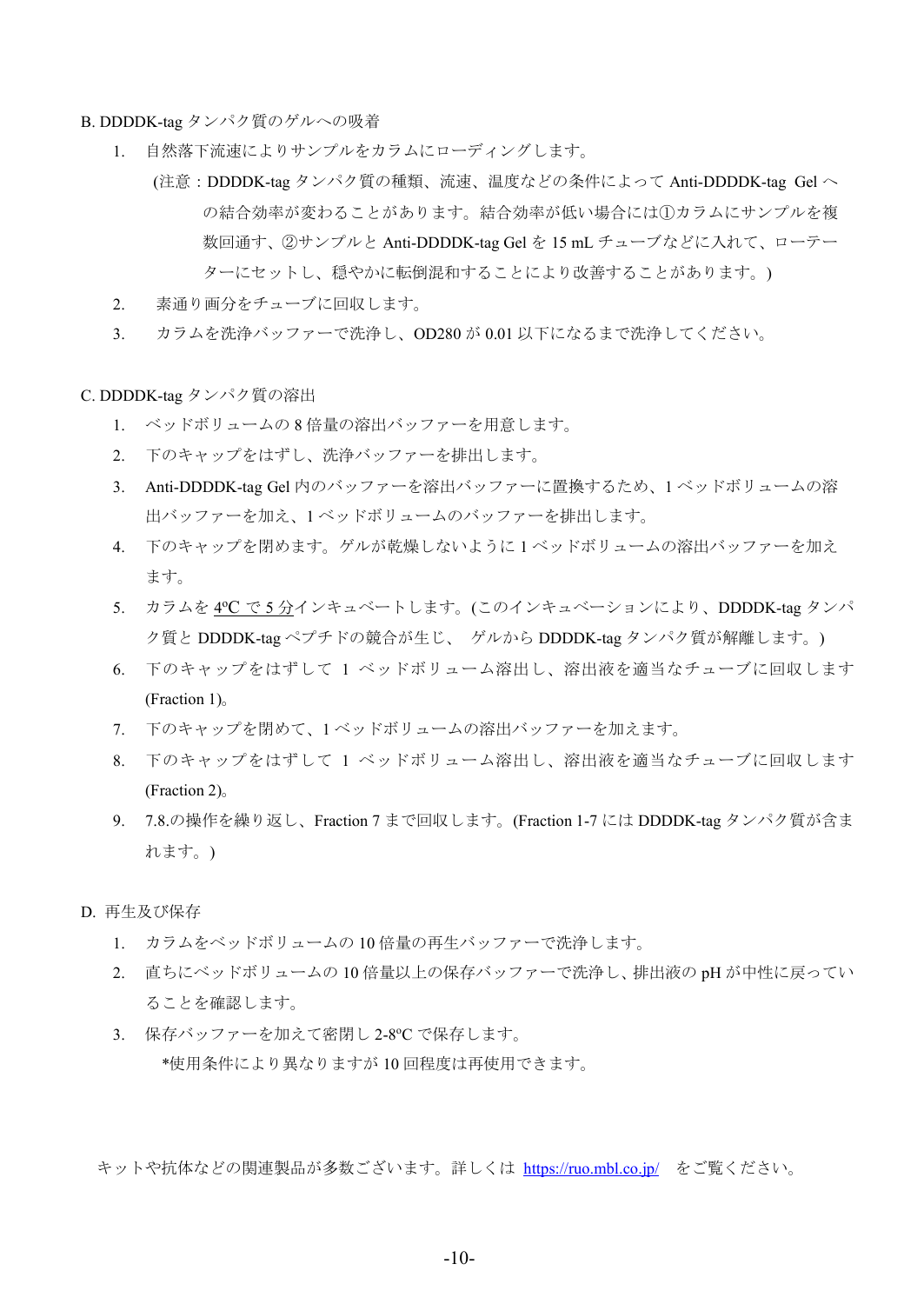# 精製の例①

N 末端 DDDDK-tagged β-Galactosidase の精製 (SDS-PAGE クマシー染色)



ヒト胎児腎由来細胞株 (293T) に pcDNA-DDDDK-tagged β-galactosidase プラスミド DNA をトラン スフェクションし、60 時間培養しました。細胞を細胞溶解バッファー (10 mL/100-mm dish×5 枚) に 溶解させ、カラム (Gel vol. 0.25 mL) にアプライし、0.1 mg/mL ペプチドで溶出しました。フラクショ ンは各 0.25 mL です。

# 精製の例②

Internal DDDDK-tagged GFP の精製 (SDS-PAGE クマシー染色)



5 mL LB 培地で Internal DDDDK-tagged GFP を発現誘導した *E.coli* BL21(DE3)RIL を培養しました。 *E.coli* ペレットを 5 mL 細胞溶解バッファーに溶解させ、上清をカラム (Gel vol. 1 mL) にアプライし、 0.1 mg/mL ペプチドで溶出しました。フラクションは各 1 mL です。